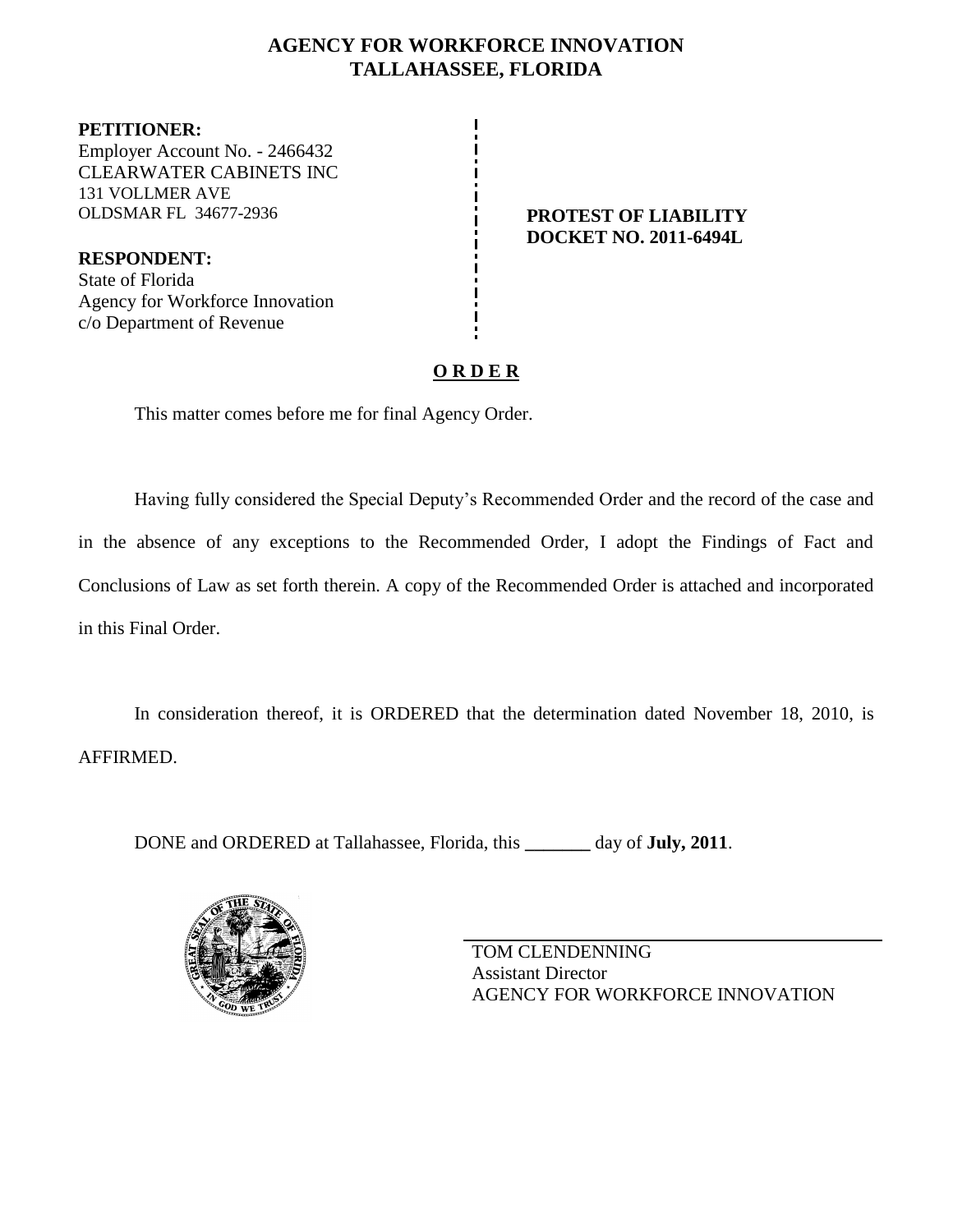# **AGENCY FOR WORKFORCE INNOVATION Unemployment Compensation Appeals**

MSC 345 CALDWELL BUILDING 107 EAST MADISON STREET TALLAHASSEE FL 32399-4143

### **PETITIONER:**

Employer Account No. - 2466432 CLEARWATER CABINETS INC ATTN: CHRIS COLEMAN 131 VOLLMER AVE OLDSMAR FL 34677-2936

#### **PROTEST OF LIABILITY DOCKET NO. 2011-6494L**

# **RESPONDENT:**

State of Florida Agency for Workforce Innovation c/o Department of Revenue

# **RECOMMENDED ORDER OF SPECIAL DEPUTY**

TO: Assistant Director Agency for Workforce Innovation

This matter comes before the undersigned Special Deputy pursuant to the Petitioner's protest of the Respondent's determination dated November 18, 2010.

After due notice to the parties, a telephone hearing was held on March 30, 2011. A professional accountant appeared and testified for the Petitioner. The Joined Party appeared and testified on his own behalf. A tax specialist appeared and testified on behalf of the Respondent.

The record of the case, including the recording of the hearing and any exhibits submitted in evidence, is herewith transmitted. Proposed Findings of Fact and Conclusions of Law were not received.

### **Issue:**

Whether services performed for the Petitioner by the Joined Party and other individuals constitute insured employment pursuant to Sections 443.036(19), 443.036(21); 443.1216, Florida Statutes, and if so, the effective date of the liability.

### **Findings of Fact:**

- 1. The Petitioner is a subchapter S corporation, incorporated on April 21, 2003, for the purpose of running a cabinet manufacturing and installation business.
- 2. The Joined Party provided services for the Petitioner as a delivery driver and cabinet maker from 2003 through September 2010.
- 3. The Petitioner trained the Joined Party in cabinet making.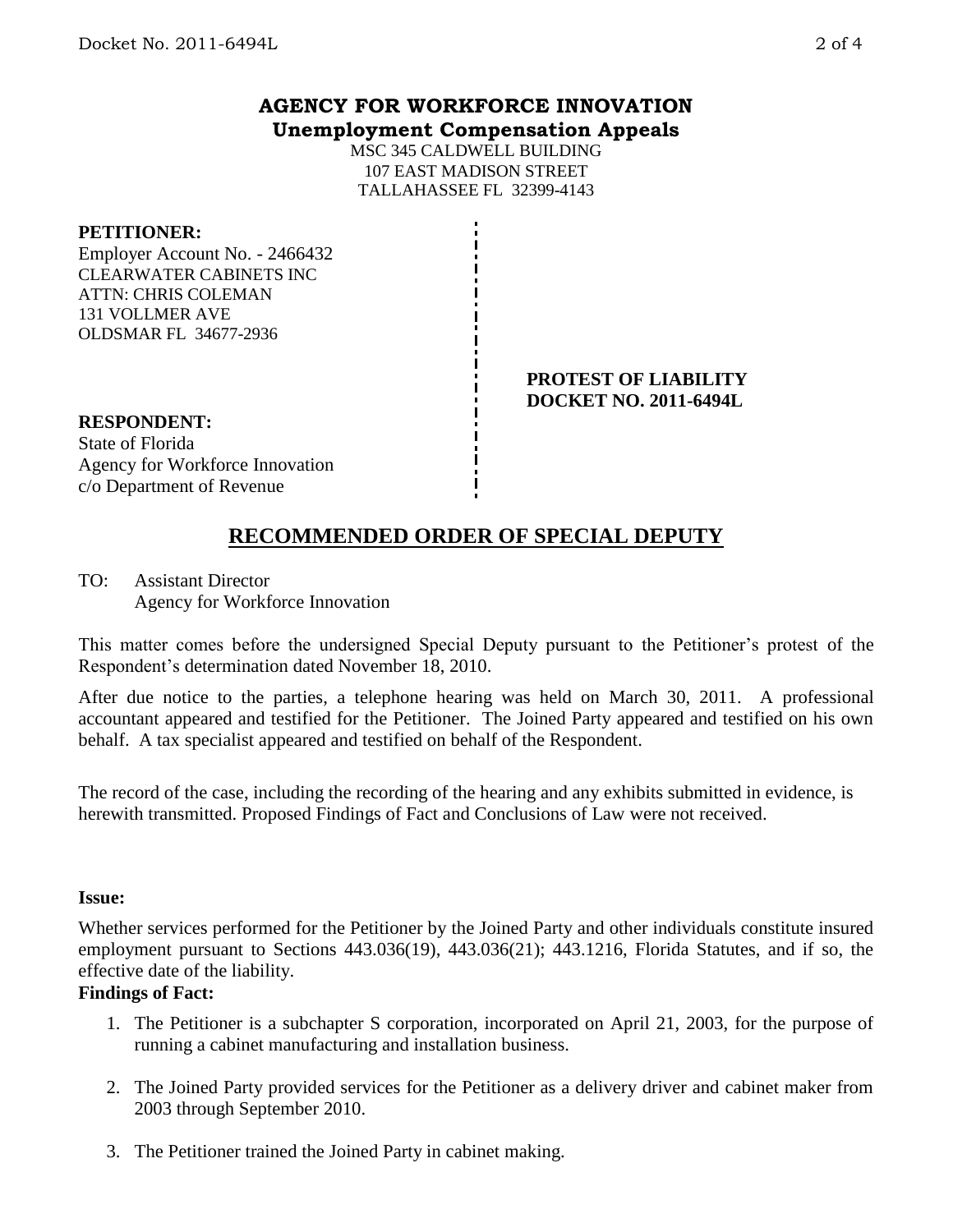- 4. The Joined Party was expected to report to work at the Petitioner's place of business from 8am through 4pm, Monday through Friday.
- 5. The Joined Party worked under the direct supervision of the Petitioner.
- 6. The Joined Party was paid \$12 per hour and received a weekly paycheck. The Petitioner gave the Joined Party a raise during the course of service. The rate of pay was established by the Petitioner.
- 7. The Petitioner provided all of the tools and materials needed to perform the work. The Joined Party used the Petitioner's vehicle for deliveries. The Petitioner paid all expenses connected to the work.

### **Conclusions of Law:**

- 8. The issue in this case, whether services performed for the Petitioner constitute employment subject to the Florida Unemployment Compensation Law, is governed by Chapter 443, Florida Statutes. Section 443.1216(1)(a)2., Florida Statutes, provides that employment subject to the chapter includes service performed by individuals under the usual common law rules applicable in determining an employer-employee relationship.
- 9. The Supreme Court of the United States held that the term "usual common law rules" is to be used in a generic sense to mean the "standards developed by the courts through the years of adjudication." United States v. W.M. Webb, Inc., 397 U.S. 179 (1970).
- 10. The Supreme Court of Florida adopted and approved the tests in 1 Restatement of Law, Agency 2d Section 220 (1958), for use to determine if an employment relationship exists. See Cantor v. Cochran, 184 So.2d 173 (Fla. 1966); Miami Herald Publishing Co. v. Kendall, 88 So.2d 276 (Fla. 1956); Magarian v. Southern Fruit Distributors, 1 So.2d 858 (Fla. 1941); see also Kane Furniture Corp. v. R. Miranda, 506 So.2d 1061 (Fla. 2d DCA 1987).
- 11. Restatement of Law is a publication, prepared under the auspices of the American Law Institute, which explains the meaning of the law with regard to various court rulings. The Restatement sets forth a nonexclusive list of factors that are to be considered when judging whether a relationship is an employment relationship or an independent contractor relationship.
- 12. 1 Restatement of Law, Agency 2d Section 220 (1958) provides:
	- (1) A servant is a person employed to perform services for another and who, in the performance of the services, is subject to the other's control or right of control.
	- (2) The following matters of fact, among others, are to be considered:
		- (a) the extent of control which, by the agreement, the business may exercise over the details of the work;
		- (b) whether or not the one employed is engaged in a distinct occupation or business;
		- (c) the kind of occupation, with reference to whether, in the locality, the work is usually done under the direction of the employer or by a specialist without supervision;
		- (d) the skill required in the particular occupation;
		- (e) whether the employer or the worker supplies the instrumentalities, tools, and the place of work for the person doing the work;
		- (f) the length of time for which the person is employed;
		- (g) the method of payment, whether by the time or by the job;
		- (h) whether or not the work is a part of the regular business of the employer;
		- (i) whether or not the parties believe they are creating the relation of master and servant;
		- (j) whether the principal is or is not in business.